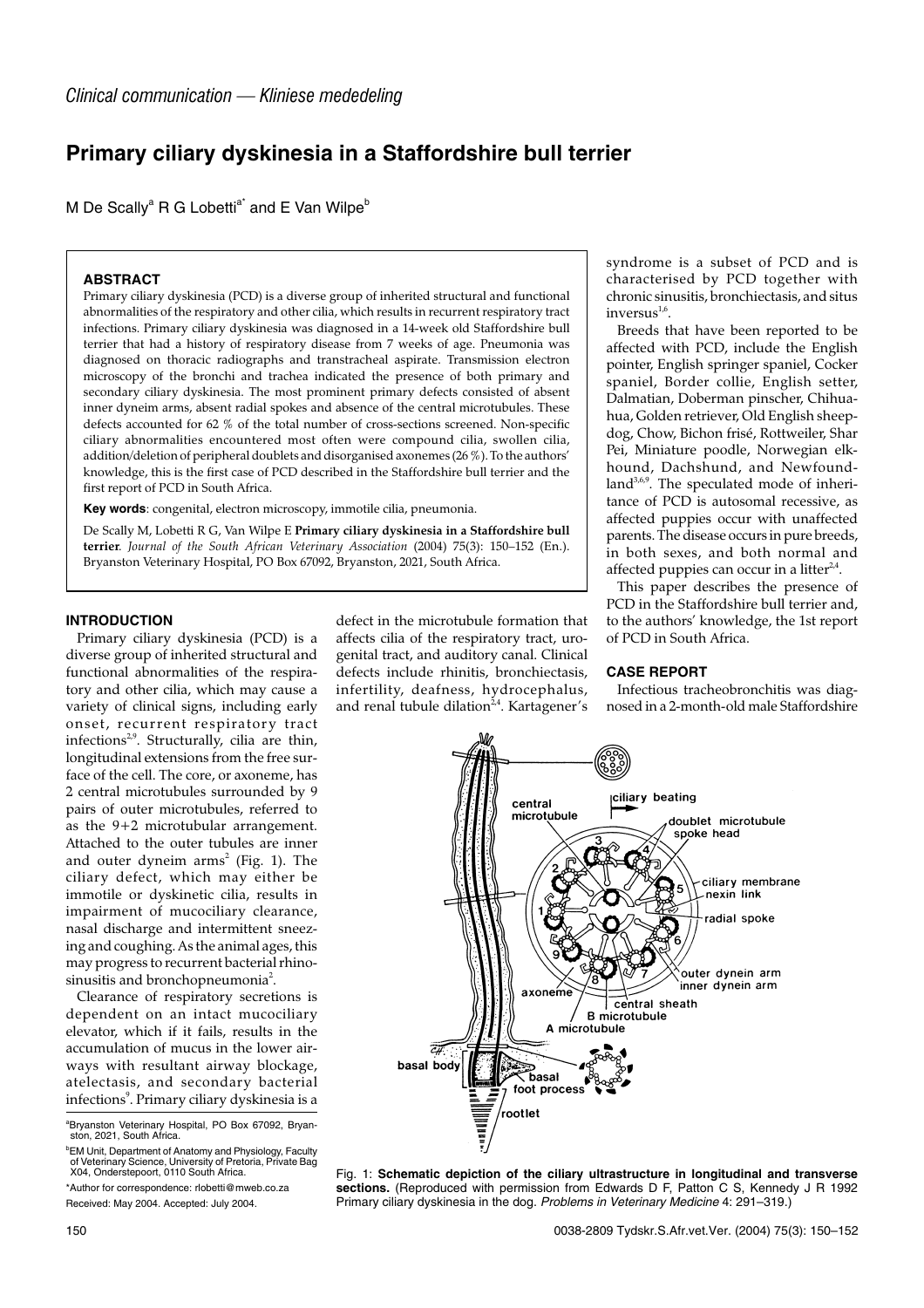bull terrier and treated with 50 mg Synulox® (Pfizer Laboratories, Rivonia Road, Sandton, South Africa) twice a day for 5 days. Despite treatment, the dog deteriorated in that the coughing had not resolved and the dog developed a mucoid-purulent ocular-nasal discharged. An inflammatory reaction was evident on peripheral blood smear evaluation and lung consolidation was present on survey thoracic radiographs. The dog was treated for bacterial pneumonia with fluid therapy and intravenous antibiotics. Although there was an improvement, the cough never resolved. At 11 weeks of age a culture taken from the nasal and pharyngeal areas yielded a non-resistant *Chryseobacterium luteola,* which is an opportunistic organism. As there was no resolution of the cough the patient was referred to Bryanston Veterinary Hospital for further evaluation at 13 weeks of age.

On clinical examination the dog was bright and alert, rectal temperature was normal, and had an irritable trachea, that evoked a cough response on palpation. Left shift neutrophilia and monocytosis was evident on haematology. Survey thoracic radiographs indicated a severe diffuse bronchopneumonia. On bronchoscopy the trachea and main-stem bronchi had a normal appearance but there was an accumulation of mucopurulent material in the distal trachea. Degenerative neutrophils, macrophages, and free and phagocytosed bacteria were present on transtracheal aspirate cytology, which is consistent for a bacterial infection. Transtracheal aspirate culture yielded resistant *Bordetella bronchiseptica* that was only sensitive to cefotaxime.

At this point the owners opted for euthanasia as the long-term prognosis was guarded. The owners consented to removal of a portion of the distal trachea and main-stem bronchi for electron microscopy.

The main-stem bronchi and a portion of the distal trachea were fixed in 10 % buffered formalin and processed for transmission electron microscopy by standard techniques using post-fixation in 1 % osmium tetroxide, dehydration through a graded ethanol series, and embedding in an epoxy resin. Ultra-thin sections were contrasted with uranyl acetate and lead citrate and examined in a Philips CM10 transmission electron microscope (FEI, Eindhoven, The Netherlands) operated at 80 kV.

Specimen areas containing transversely sectioned cilia were recorded, with the bronchial sections yielding the most cross-sectioned ciliary profiles. Normal as well as deviations from the 9+2 microtubular arrangement were recorded into



Fig 2: **EM micrographs of respiratory cilia indicating evidence of primary ciliary dyskinesia. Note the absence of the central pair, dynein arms and the radial spokes. Also note the deletion of a peripheral doublet in** B**.**



Fig. 3: **EM micrograph of respiratory cilia indicating a compound cilia containing many axonemes.**

PCD or secondary ciliary dyskinesia according to the classification of Pizzi *et al.*<sup>7</sup> (Table 1). The most prominent primary defects consisted of absent inner dynein arms, absent radial spokes, and absence of the central microtubules (Figs 2). These defects accounted for 62 % of 401 cross-sections screened. The most frequently encountered non-specific ciliary abnormalities were compound cilia, swollen cilia (Figs 3, 4), addition/deletion of peripheral doublets, and disorganised axonemes (26 %).



Fig. 4: **EM micrograph of respiratory cilia indicating swollen cilia.**

#### **DISCUSSION**

Primary ciliary dyskinesia occurs in dogs, cats, pigs, and people<sup>6</sup>, with the incidence in people being 1 per 16 000 births $^8$ . The disease usually manifests within the first few weeks of life; however, some animals have mild clinical signs that are not recognised until later in life (6 months to  $10$  years)<sup>2</sup>. Clinical signs include chronic muco-purulent nasal discharge, productive cough, exercise intolerance, and dyspnoea<sup>4</sup>. The dog described in this report showed early onset recurrent

|  |  | Table 1: Summary of cilia abnormalities seen on electron microscopy. |  |  |  |  |  |  |  |  |  |  |
|--|--|----------------------------------------------------------------------|--|--|--|--|--|--|--|--|--|--|
|--|--|----------------------------------------------------------------------|--|--|--|--|--|--|--|--|--|--|

|                                                | Cilia counted | % of total |
|------------------------------------------------|---------------|------------|
| Primary ciliary dyskinesia                     |               |            |
| Absent/reduced inner and/or outer dynein arms  | 98            |            |
| Absent radial spokes                           | 97            |            |
| Translocation of microtubular doublets         | 5             |            |
| Absent central pair                            | 49            |            |
| Total                                          | 249           | 62         |
| Secondary ciliary dyskinesia                   |               |            |
| Addition/deletion of peripheral microtubules   | 82            |            |
| Disorganised axonemes                          | 15            |            |
| Ciliary disorientation                         | 6             |            |
| Blebs/discontinuity of axoneme membrane        | 3             |            |
| Total                                          | 106           | 26         |
| Normal cilia                                   | 46            | 12         |
| Compound cilia                                 | Present       |            |
| Swollen cilia                                  | Present       |            |
| Total number of cilia counted in cross-section | 401           |            |